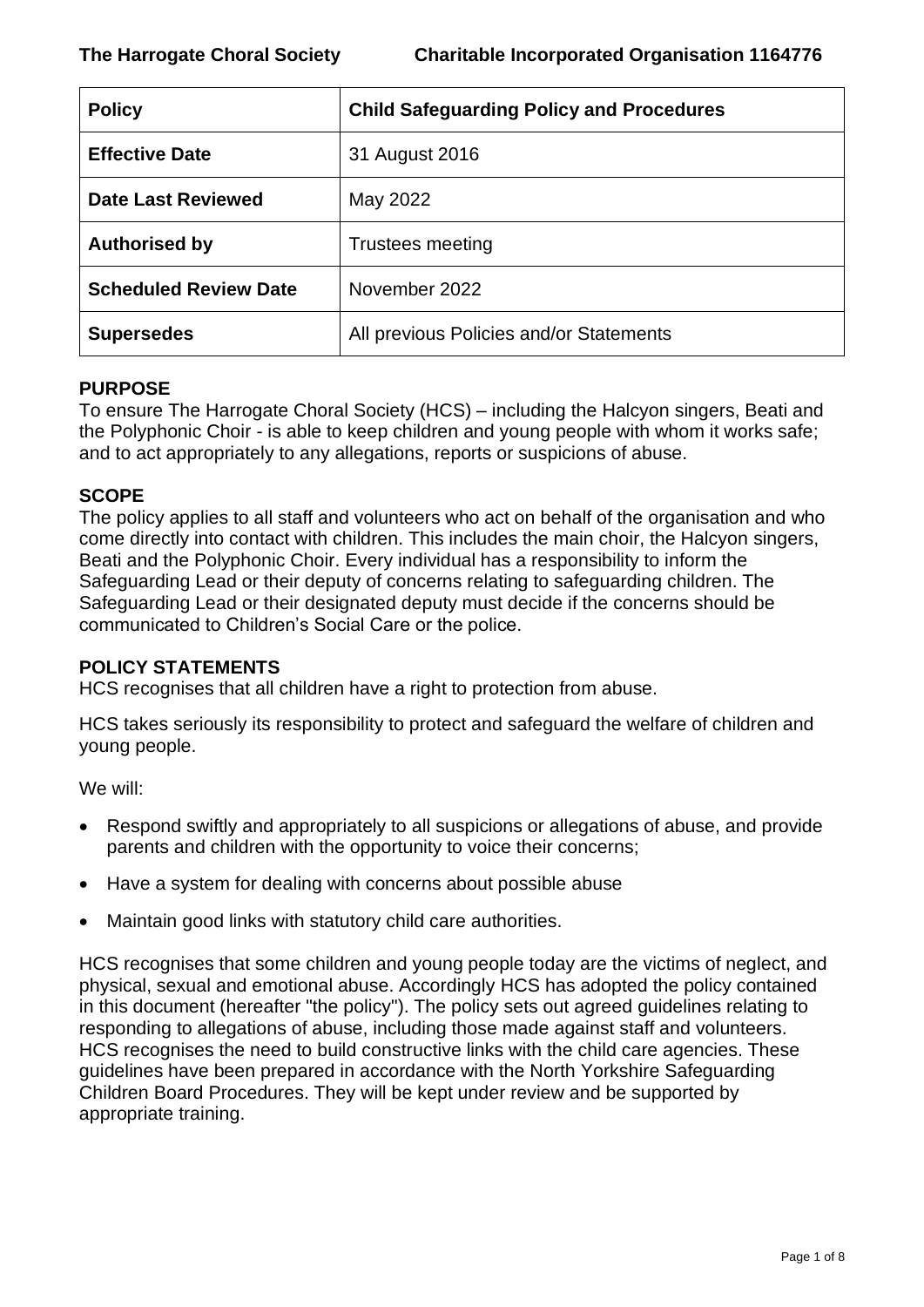# **POLICY DEFINITIONS**

## Child/Young Person

A child is defined in law as a person up to the age of 18 years. Therefore the term 'child' is used throughout this policy and procedure and this includes young people. The fact that a child has reached 16 years of age, is living independently or is in further education, is a member of the armed forces, is in hospital or in custody in the secure estate, does not change his/her status or entitlements to services or protection.

### Abuse

Abuse is a form of maltreatment of a child. Somebody may abuse or neglect a child by inflicting harm, or by failing to act to prevent harm. Children may be abused in a family or in an institutional or community setting by those known to them or, more rarely, by others (e.g. via the internet). They may be abused by an adult or adults, or another child or children.

#### Physical Abuse

Is a form of abuse which may involve hitting, shaking, throwing, poisoning, burning or scalding, drowning, suffocating or otherwise causing physical harm to a child. Physical harm may also be caused when a parent or carer fabricates the symptoms of, or deliberately induces, illness in a child.

#### Emotional Abuse

This is the persistent emotional maltreatment of a child such as to cause severe and persistent adverse effects on the child's emotional development. It may involve conveying to a child that they are worthless or unloved, inadequate, or valued only insofar as they meet the needs of another person. It may include not giving the child opportunities to express their views, deliberately silencing them or 'making fun' of what they say or how they communicate.

It may feature age or developmentally inappropriate expectations being imposed on children. These may include interactions that are beyond a child's developmental capability, as well as overprotection and limitation of exploration and learning, or preventing the child participating in normal social interaction.

It may involve seeing or hearing the ill-treatment of another. It may involve serious bullying (including cyber bullying), causing children frequently to feel frightened or in danger, or the exploitation or corruption of children.

Some level of emotional abuse is involved in all types of maltreatment of a child, though it may occur alone.

### Sexual Abuse

Sexual abuse involves forcing or enticing a child or young person to take part in sexual activities including Child Sexual Exploitation (CSE), which may not necessarily involve a high level of violence, whether or not the child is aware of what is happening.

The activities may involve physical contact, including assault by penetration (for example, rape or oral sex) or non-penetrative acts such as masturbation, kissing, rubbing and touching outside of clothing. They may also include non-contact activities, such as involving children in looking at, or in the production of, sexual images, watching sexual activities, encouraging children to behave in sexually inappropriate ways, or grooming a child in preparation for abuse (including via the internet).

Sexual abuse is not solely perpetrated by adult males. Women can also commit acts of sexual abuse, as can other children.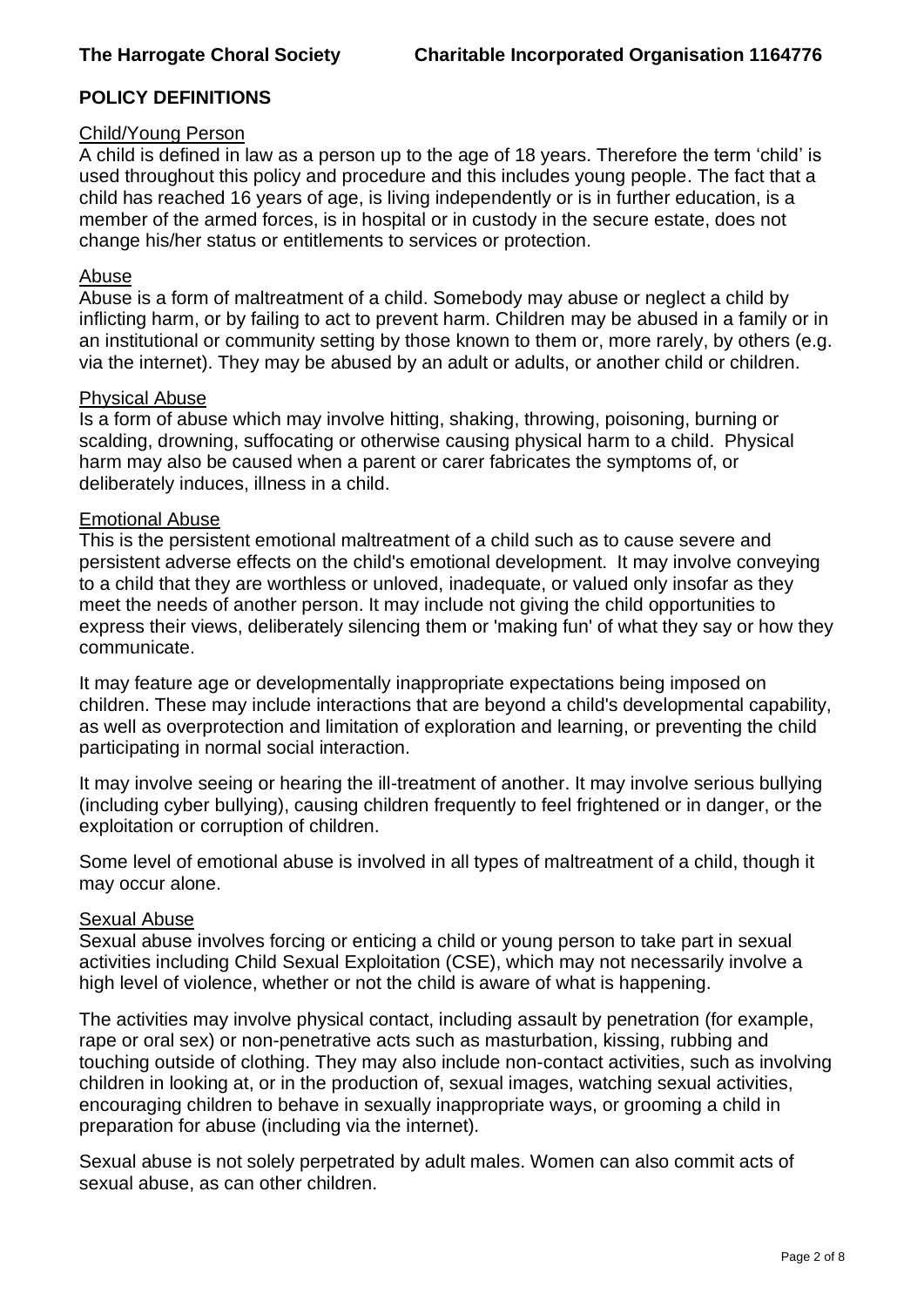### **Neglect**

Neglect is the persistent failure to meet a child's basic physical and/or psychological needs, likely to result in the serious impairment of the child's health or development.

Neglect may occur during pregnancy as a result of maternal substance abuse. Once a child is born, neglect may involve a parent or carer failing to:

- provide adequate food, clothing and shelter (including exclusion from home or abandonment);
- protect a child from physical and emotional harm or danger;
- ensure adequate supervision (including the use of inadequate care-givers); or
- ensure access to appropriate medical care or treatment.

It may also include neglect of, or unresponsiveness to, a child's basic emotional needs.

# **GOVERNANCE**

HCS Trustees have ultimate responsibility for child protection and the day to day management of safeguarding. Other members may assist with particular responsibilities for child safeguarding, including offering legal advice. There will normally be a Lead Person for Child Safeguarding and several chaperones.

The Lead Person for Child Safeguarding and other members with particular responsibilities will have received safeguarding training. This will include contracted staff / officials, Halcyon volunteers and official chaperones.

At a minimum, this will be completion of the North Yorkshire Safeguarding Children Board NYSCB and CYSCB Online Safeguarding Basic Awareness E Learning Course and the training will be regularly updated as advised by NYCC.The Lead Person for Child Safeguarding and official Chaperones will undertake additional training as advised by NYCC or their licence issuing authority.

The Trustees will, with the Lead Person for Child Safeguarding, be responsible for ensuring that there is access to appropriate training and records of training received are maintained.

The Trustees together with the Lead Person for Child Safeguarding will ensure any licensing requirements specified by North Yorkshire County Council (NYCC) are carried out and appropriate records kept. In particular any performances involving children of compulsory school age are held under Body of Persons Approval (BOPA) from NYCC or the relevant local authority for the concert location if not in North Yorkshire and follow the required guidelines issued by the relevant local authority.

### **PROCEDURES FOR CHILD SAFEGUARDING: Main Choir, Beati and Polyphonic**

The Secretary is responsible for making arrangements for all potential new members to join the main choir, including young people. All potential new members under the age of 18 will be classed as Halcyon singers. They will not be members of the Main Choir, Beati or the Polyphonic until the start of the season after they reach 18 years of age, although as Halcyon singers they may be present singing at rehearsals and performances with the adult choir.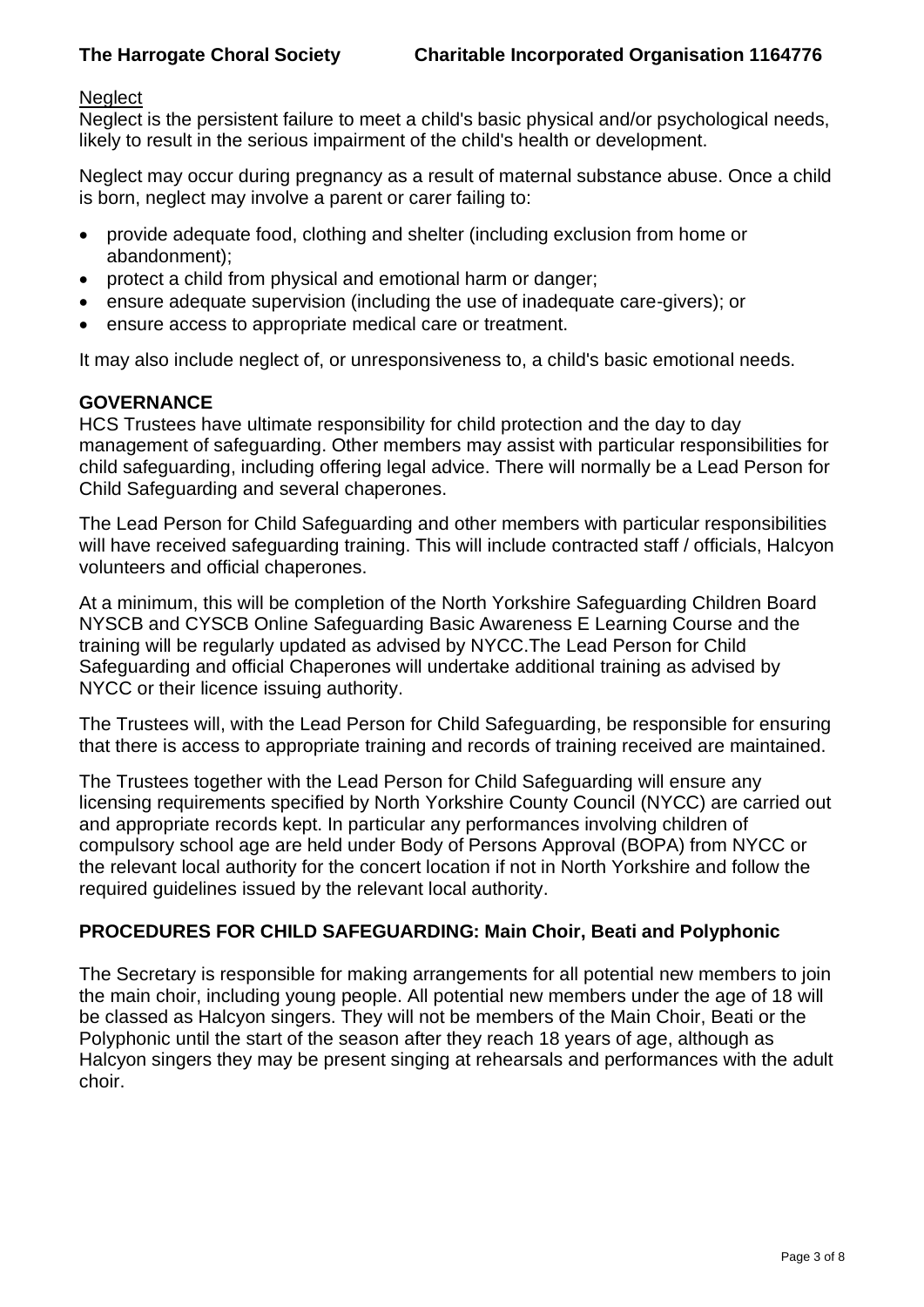# **PROCEDURES FOR CHILD SAFEGUARDING: Halcyon**

The Secretary will inform the Lead Person for Child Safeguarding when a potential new member under 18 starts to attend rehearsals. Young singers under 18 will be seated near or with a DBS cleared choir member unless they have a parent also singing or staying on the premises for the rehearsal.

The Lead person for Child Safeguarding will ensure that at each event (rehearsal, singing practice, performance, etc) arrangements to ensure safeguarding of children have been made so that there will be a sufficient number of licenced chaperones, DBS cleared officials or volunteers in attendance as appropriate, with a specific person being "in charge" on each occasion. ie nominated, licensed chaperone(s) for performance day and DBS cleared adults when a chaperone is not required.

The Lead Person for Child Safeguarding will maintain a register of current DBS cleared members who are willing to take child safeguarding responsibilities within HCS. Current is defined as a certificate obtained in the last 3 years. All members potentially taking this role will be provided with a copy of this policy.

Current DBS status is defined as a certificate obtained in the last 3 years or one of continuous renewal (as for an official chaperone).

It should be noted that a chaperone licence is awarded by the Council area in which chaperone resides, a BOPA licence is awarded in area where the performance takes place. Licensed chaperones are required for an actual performance plus any rehearsal on that day, otherwise a DBS cleared adult is acceptable.

The following procedures apply to all of singing practices (rehearsals), joint rehearsals with others and concerts (events).

- Responsibility for safe arrival at venue is the responsibility of the parent/guardian, and the registration form will be signed by a parent to this effect.
- If a singer has NOT sent apologies and is not at Singing Practice/Event within 10 minutes of the arranged time, parent/guardian will be called to ensure they are aware of nonattendance.
- Departing Singing Practice/Event: Parents are responsible for collecting their child from Singing Practice/Event or for making arrangements for them to go home with another parent, or even (if old enough) to allow them to make their own way home. Parents will sign a registration form to this effect and will let the Halcyon administrator know how their child will leave.
- For performances a register will be kept for all Halcyon singers or performers of compulsory school age unless they are part of an official school group.

All people with child safeguarding responsibilities will be aware of the guidance and procedures in the following section with regard to what to do in case there is a child safeguarding issue.

In all cases, The Lead Person for Child Safeguarding will be informed and will advise on the appropriate next steps (who might need informing, record keeping, etc). The Chairman will subsequently be informed of the event and action taken. In appropriate circumstances, the Charity Commission will need to be notified of any incident.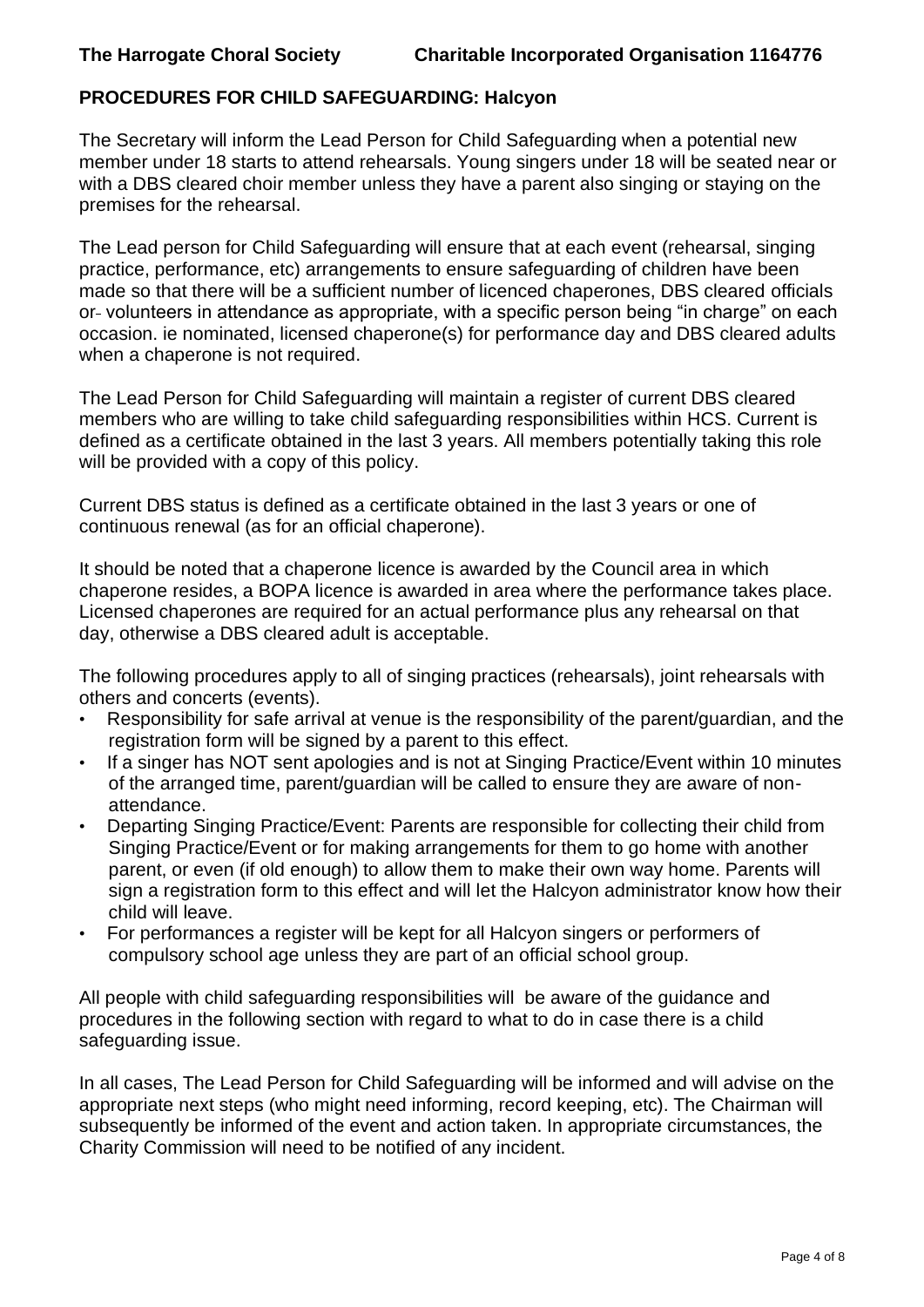## **PROCEDURES FOR CHILD SAFEGUARDING: Event involving a School or Schools (such as the Harrogate Christmas Concert)**

The groups of children will be under the supervision of the relevant school which will be responsible for the safeguarding arrangements for their children.

If children from the Halcyon Choirs, or individual children, are participating the procedure relating to Halcyon above will apply (unless the child is being chaperoned by their parent).

In either instance the necessary BOPA licence will be applied for and arrangements will be made for those under 17 to have their own dressing room area.

# **POLICY AND PROCEDURE IF AN ISSUE ARISES**

### **What to do if children talk to you about abuse or neglect**

It is recognised that a child may seek you out to share information about abuse or neglect, or talk spontaneously to individuals or in groups. In these situations you must:

- Listen carefully to the child. DO NOT directly question the child.
- Give the child time and attention.
- Allow the child to give a spontaneous account; do not stop a child who is freely recalling significant events.
- Make an accurate record of the information you have been given taking care to record the timing, setting and people present, the child's presentation as well as what was said. Recordings must be kept secure and in accordance with organisation procedures.
- Use the child's own words where possible.
- Explain that you cannot promise not to speak to others about the information they have shared.

Reassure the child that:

- You are glad they have told you;
- They have not done anything wrong:
- What you are going to do next.
- Explain that you will need to get help to keep the child safe.

Children should not be required to provide multiple accounts of events within the organisation

You must:

- Treat all children and young people with respect
- Ensure that, whenever possible, there is more than one adult present during activities with children and young people or at least that you are within sight or hearing of others
- Respect a young person's right to personal privacy
- Encourage young people and adults to be comfortable and caring enough to point out if they are uncomfortable with any practices within your organisation by being open to criticism.
- Recognise that caution is required when you are discussing sensitive issues with children or young people
- Operate within the organisation's principles and guidance and any specific procedures
- Challenge unacceptable behaviour and report all allegations/suspicions of abuse.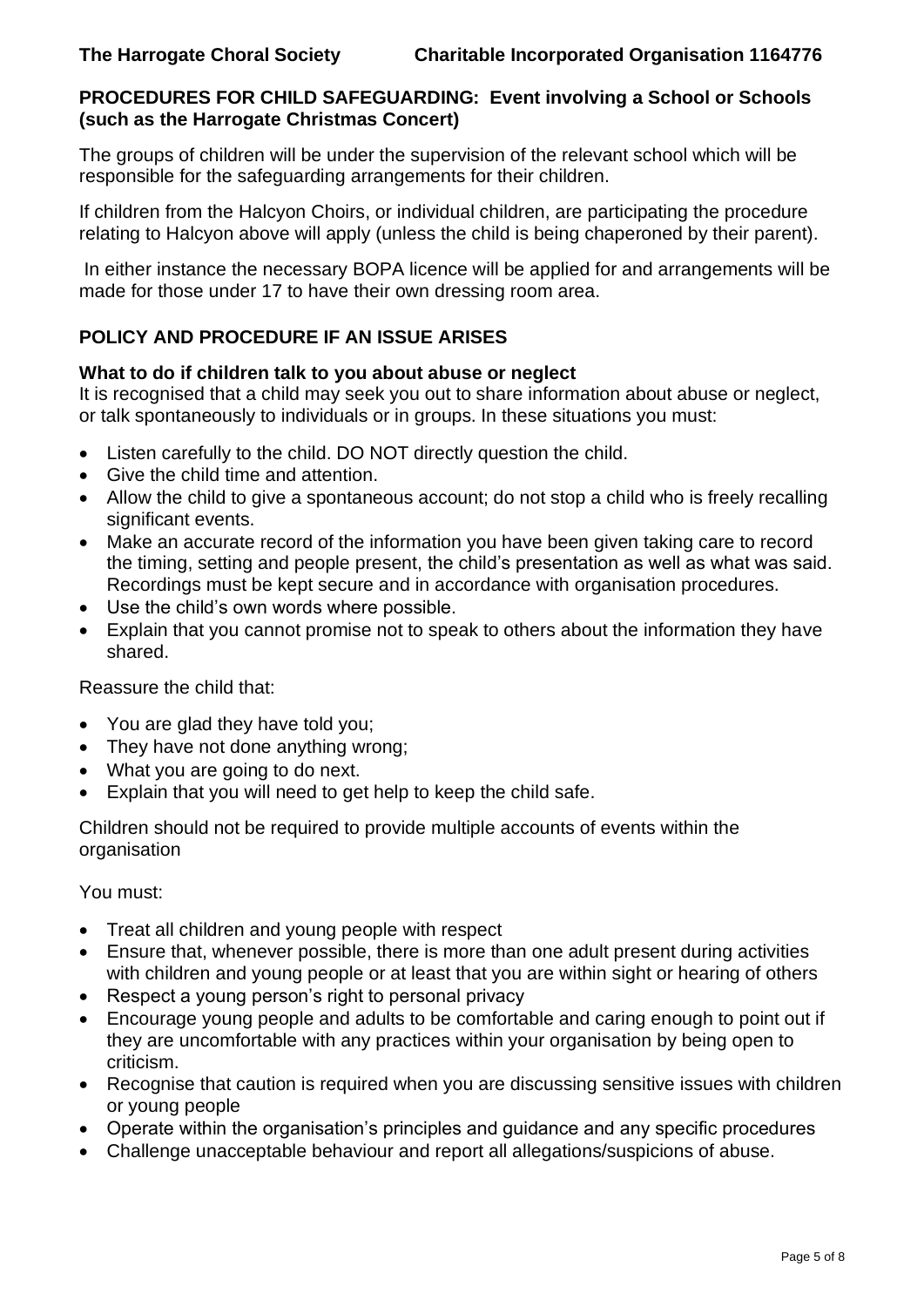### You must not:

- Have inappropriate physical or verbal contact with children or young people
- Allow yourself to be drawn into inappropriate attention-seeking behaviour/ make suggestive or derogatory remarks or gestures in front of children or young people
- Reach conclusions about others without checking facts
- Either exaggerate or trivialise safeguarding issues
- Show favouritism to any individual

### **What you should do if you suspect abuse**

You may become concerned about a child for a number of reasons, for example:

- They have not spoken to you or avoid speaking to you
- They are upset
- Because of your observations, or you are given information from another party about a child.
- It is good practice to ask a child why they are upset or how a cut or bruise was caused, or respond to a child wanting to talk to you. This practice can help clarify concerns and result in appropriate action.
- If you are concerned about a child you must share your concerns. Initially you should talk to the Safeguarding Lead or their deputy. You should make a note of your concerns and any actions agreed following your discussion with the Safeguarding Lead or their deputy.

Remember: If it's not written down then it did not happen. Also be sure to concentrate on facts not opinions.

## **Informing parents**

It is good practice to be as open and honest as possible with parents/carers about any concerns; however, you must not discuss your concerns with parents/carers in the following circumstances:

- a. delay in sharing relevant information with an appropriate person or authority would increase the risk of harm to the child or young person
- b. asking for consent may increase the risk of harm to the child, young person, you or anyone else. It is good practice to be open and honest at the outset with the parents/carers about concerns, and the need for a referral.

All reasonable efforts should be made to inform parents/carers prior to discussing concerns with Children's Social Care; however, this should not be delayed if concerns cannot be discussed with the parents.

Where the child expresses a wish for his or her parents not to be informed, their views should be taken seriously and a judgement made based on the child's age and understanding, as to whether the child's wishes should be followed (see [http://www.nspcc.org.uk/preventing-abuse/child-protection-system/legal-definitionchild](http://www.nspcc.org.uk/preventing-abuse/child-protection-system/legal-definitionchild-rights-law/gillick-competency-fraser-guidelines/)[rights-law/gillick-competency-fraser-guidelines/](http://www.nspcc.org.uk/preventing-abuse/child-protection-system/legal-definitionchild-rights-law/gillick-competency-fraser-guidelines/) ).

### **Consultation with Children's Social Care**

Where concerns have been highlighted to the Safeguarding Lead, they will contact the Customer Contact Screening Centre to discuss the concerns with Children's Social Care. Please see below for contact information.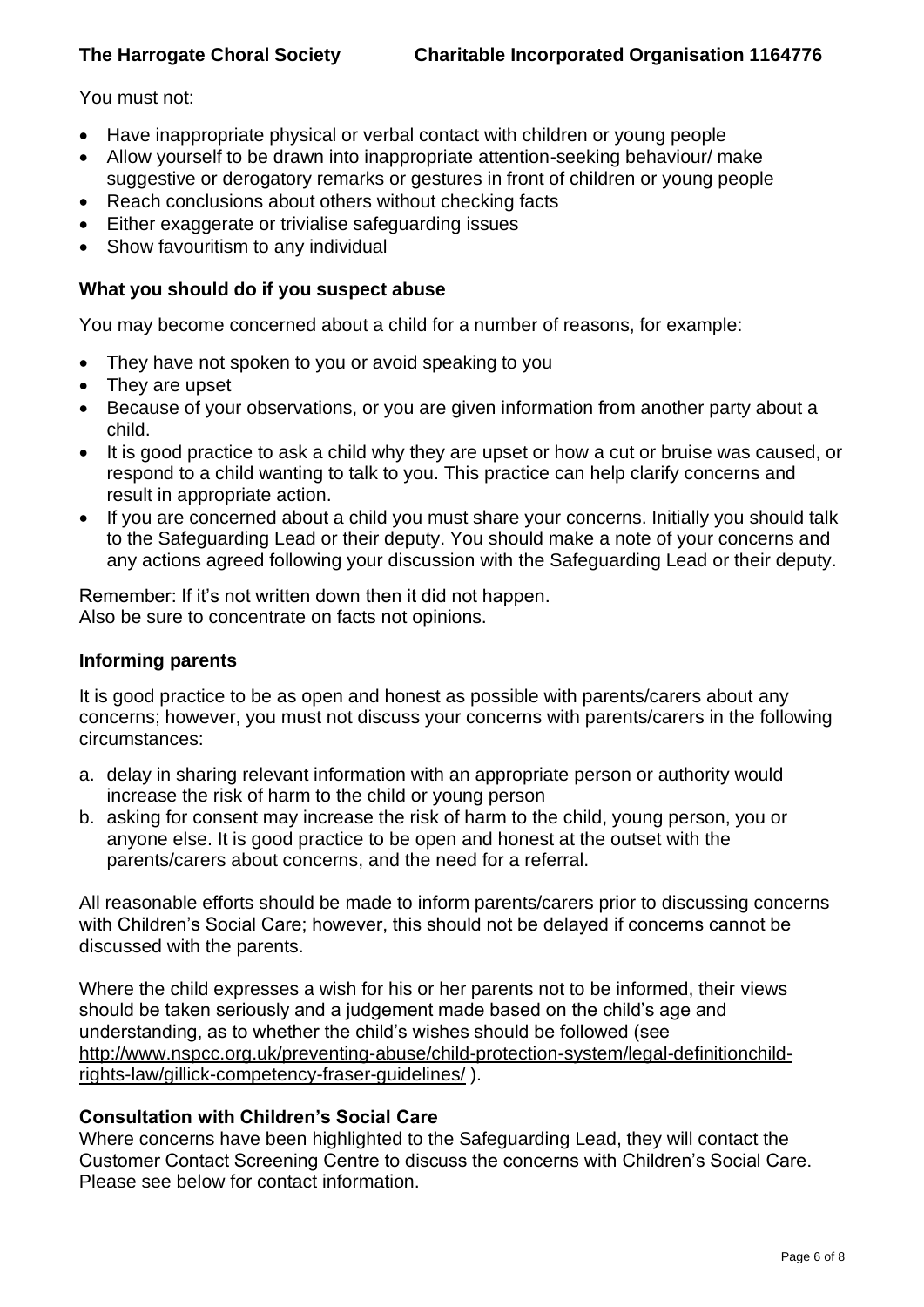You may also wish to consult with Children's Social Care in the following circumstances:

- When you have been unable to contact the Safeguarding Lead or their deputy and you believe the child is at risk of harm
- When you remain unsure after internal consultation as to whether safeguarding concerns exist
- When there is disagreement as to whether safeguarding concerns exist, or when the concerns relate to any member of the organising committee

Consultation is not the same as making a referral but should enable a decision to be made as to whether a referral to Social Services or the Police should progress.

### **Making a Referral to Children's Social Care**

In order to make a referral to Children's Social Care, the Customer Contact Screening Centre should be contacted in the first instance. This will usually be by the Safeguarding Lead or their deputy.

The Customer Contact Centre can be contacted by the following methods:

During Office Hours - By Phone: 01609 780780 –

Email: [social.care@northyorks.gov.uk](mailto:social.care@northyorks.gov.uk)

Outside Office Hours Emergency Duty Team (evenings, weekends + bank holidays): 01609 780780

### Confirmation of Referral

A written confirmation of the referral must be completed and submitted within 24 hours. This will normally be completed by the Safeguarding Lead. Where possible, North Yorkshire CYPS request that you use their "Referral Form to Children's Social Care or Disabled Children's Service" to ensure that all relevant information is provided to ensure that the referral can be progressed as effectively as possible.

When contacting the Customer Service Centre the staff should:

- Clearly identify themselves, their agency/relationship with the child (ren) and family,
- Give details of where they can be contacted.
- Provide as much relevant family information as possible and, clearly stating the name of the child, the parents/carers and any other children known to be in the household, the dates of birth and addresses and any previous addresses known
- Provide details of any special needs or communication needs of either the child or any family member
- State why they feel the child is suffering, or is likely to suffer, significant harm.
- Share their knowledge and involvement of the child(ren) and family
- Share their knowledge of any other agency involved
- Indicate the child's, parent's/carer's knowledge of the referral and their expectations
- Ensure they record within their agency files the concerns and action taken

### **Informing the Charity Commission**

If there is a safeguarding incident it must also be reported to the Charity Commission.